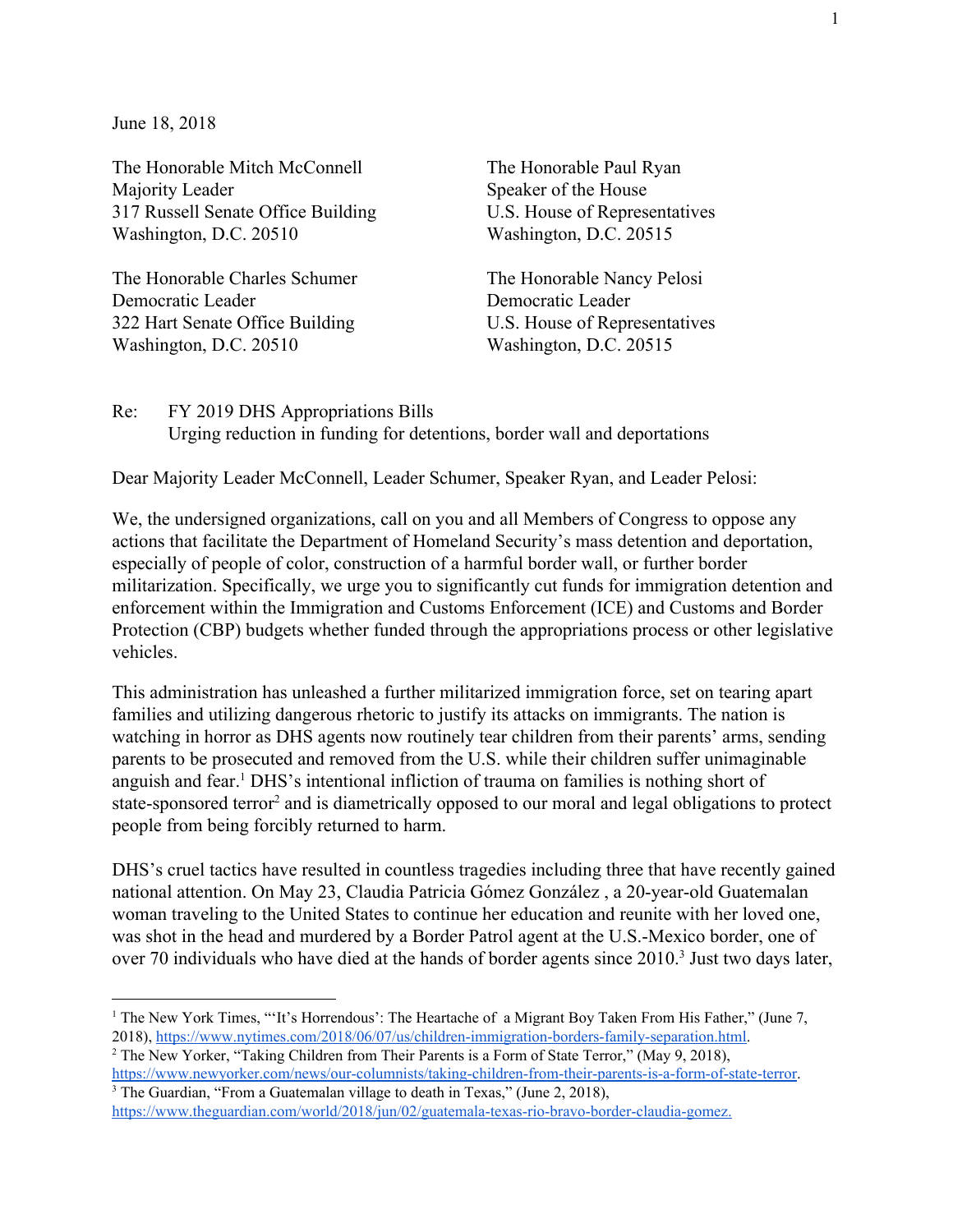Roxsana Hernández , a 33-year-old transgender Honduran woman, died while in ICE custody due to complications from pneumonia. Roxsana was one of many asylum-seekers from Central America who fled violence and persecution of transgender community members with a caravan of immigrants last month.<sup>4</sup> On May 27, Prince Gbohoutou, a 26-year-old asylum seeker from the Central African Republic who is also the husband of a United States citizen, was abused by ICE agents attempting to force him onto a plane to deport him despite his insistence that he would be killed, without any notification to his wife or attorney.<sup>5</sup>

Families belong together. A faithful approach upholds family unity and does not prolong family separation. Yet in these tragedies, we see the dehumanizing rhetoric of this administration in action. We know this administration intends to engage in repeated targeting of immigrants and people of color via agencies like ICE and CBP. In order to build these forces, the President has requested over \$25.5 billion $\degree$  for ICE and CBP; further bloating a fiscally and morally irresponsible agency, ICE and CBP's budgets are already more than what the United States spends on all other law enforcement agencies combined.

In fiscal year 2017, ICE incarcerated a daily average of  $38,106$  people,<sup>7</sup> and now the President is requesting that detention facilities be expanded to hold 52,000 individuals per day for fiscal year 2019.<sup>8</sup> Deaths of immigrants in detention reached their highest total since 2009 last year.<sup>9</sup> Meanwhile, the administration has expanded the detention of pregnant women,  $10$  a cruel and inhumane move that puts both women and children at higher risk of health complications and negative physical and mental effects.<sup>11</sup> The administration has already demonstrated an inability or unwillingness to address instances of physical and sexual abuse, deaths, and inadequate access to health care in custody. As the administration seeks to significantly increase the number of people held in jail-like, poor conditions, Congress must reject the President's request and cut funding for detention.

<sup>4</sup> NBC News, "Transgender migrant from Honduras dies in U.S. custody," (May 30, 2018), [https://www.nbcnews.com/feature/nbc-out/transgender-migrant-honduras-dies-u-s-custody-n878596.](https://www.nbcnews.com/feature/nbc-out/transgender-migrant-honduras-dies-u-s-custody-n878596)

<sup>5</sup> Washington Post,"'I'll be killed if I go back': Undocumented immigrant refuses to board flight at JFK," (May 27, 2018), [https://www.washingtonpost.com/local/ill-be-killed-if-i-go-back-undocumented-immigrant-refuses-to-board](https://www.washingtonpost.com/local/ill-be-killed-if-i-go-back-undocumented-immigrant-refuses-to-board-flight-at-jfk/2018/05/27/064a52be-6117-11e8-9ee3-49d6d4814c4c_story.html?utm_term=.c82685c2d00f)[flight-at-jfk/2018/05/27/064a52be-6117-11e8-9ee3-49d6d4814c4c\\_story.html?utm\\_term=.c82685c2d00f.](https://www.washingtonpost.com/local/ill-be-killed-if-i-go-back-undocumented-immigrant-refuses-to-board-flight-at-jfk/2018/05/27/064a52be-6117-11e8-9ee3-49d6d4814c4c_story.html?utm_term=.c82685c2d00f)

<sup>6</sup> FY 2019 Budget in Brief, Department of Homeland Security, [https://www.dhs.gov/sites/default/files/publications/](https://www.dhs.gov/sites/default/files/publications/DHS%20BIB%202019.pdf) [DHS%20BIB%202019.pdf](https://www.dhs.gov/sites/default/files/publications/DHS%20BIB%202019.pdf)

<sup>7</sup> National Immigrant Justice Center and Detention Watch Network, ICE Lies: Public Deception, Private Profit, [http://immigrantjustice.org/sites/default/files/content-type/research-item/documents/2018-02/IceLies\\_DWN\\_NIJC\\_](http://immigrantjustice.org/sites/default/files/content-type/research-item/documents/2018-02/IceLies_DWN_NIJC_Feb2018.pdf) [Feb2018.pdf](http://immigrantjustice.org/sites/default/files/content-type/research-item/documents/2018-02/IceLies_DWN_NIJC_Feb2018.pdf)

<sup>8</sup> Fiscal Year 2019 Congressional Justification, U.S. Immigration and Customs Enforcement,

<https://www.dhs.gov/sites/default/files/publications/U.S.%20Immigration%20and%20Customs%20Enforcement.pdf> <sup>9</sup> Houston Chronicle, "Immigration detention deaths reach the highest total since 2009," (Jan. 12, 2018),

[https://www.houstonchronicle.com/news/houston-texas/houston/article/Immigration-detention-deaths-reach-the-hig](https://www.houstonchronicle.com/news/houston-texas/houston/article/Immigration-detention-deaths-reach-the-highest-12494624.php) [hest-12494624.php](https://www.houstonchronicle.com/news/houston-texas/houston/article/Immigration-detention-deaths-reach-the-highest-12494624.php)

<sup>&</sup>lt;sup>10</sup> CNN, "ICE paves way to detain more pregnant immigrants," (Mar. 29, 2018). [https://www.cnn.com/2018/03/29/politics/ice-](https://www.cnn.com/2018/03/29/politics/ice-immigration-pregnant-women/index.html) immigration-pregnant-women/index.html

<sup>&</sup>lt;sup>11</sup> American Academy of Physicians, "AAP, medical groups urge ICE not to detain pregnant women," (Apr. 2, 2018), <http://www.aappublications.org/news/2018/04/02/pregnancyimmigration040218>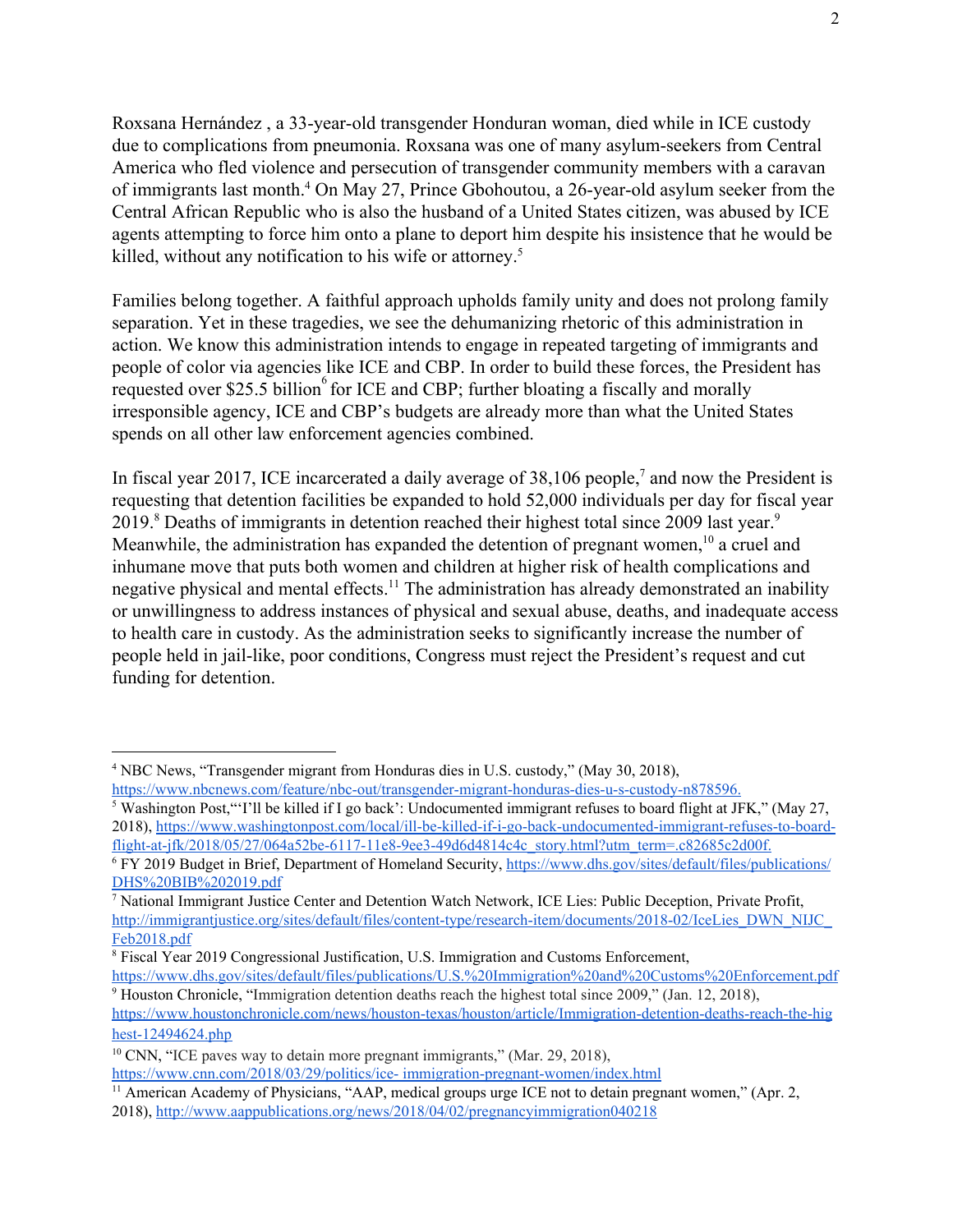Furthermore, the Trump administration has demanded increased funding for border militarization, including \$25 billion for more border wall constructions at the U.S.-Mexico border, that border communities and over 60 percent of Americans do not want.<sup>12</sup> The past two decades have already seen unprecedented levels of spending on harmful border enforcement. This militarization of the border region, including border walls and other enforcement efforts, has damaged the environment, cut off U.S. citizens from their own private lands, risked the survival of endangered species, caused life-threatening flooding, interfered with tribal sovereignty, and pushed individuals into crossing in riskier areas, causing thousands of migrant deaths $13$ 

With apprehension levels at the southern border continuing a decades-long downward trend,<sup>14</sup> despite seasonal fluctuations, and many families presenting at ports of entry seeking protection, there is no justification for additional funding for more border agents and more miles of border wall. Instead, resources should focus on the real needs of border communities, including strengthened oversight and accountability to ensure that CBP and ICE agents adhere to the law and are held accountable for civil rights abuses and corruption.

As immigrants, people of color, and other vulnerable populations lose critical access to protections, whether as a result of this administration's unfair rescinding of programs like Deferred Action for Childhood Arrivals (DACA) or Temporary Protected Status (TPS) or the implementation of policy that tears families seeking safety apart, Congress must take action. Congress should push for permanent, real solutions that keep families together, while decreasing funding for the very forces that target these communities whether through the appropriations process or other legislative vehicles. The undersigned organizations are united in fighting for permanent solutions for immigrant and border communities that do not harm our families and loved ones or undercut other community members. We call on you and all Members of Congress to demand decreased funds for enforcement, border militarization, detentions, and deportations carried out by ICE and CBP.

Sincerely,

Accion Comunal Latinoamericana de Montgomery County (ACLAMO) Family Centers American Civil Liberties Union (ACLU) ACLU of New Mexico Action Network Action Together Network ACTIONN Adelante Mujeres Adhikaar

<sup>12</sup> CBS News, "Most Americans support DACA, but oppose border wall," (Jan. 18, 2018),

<https://www.cbsnews.com/news/most-americans-support-daca-but-oppose-border-wall-cbs-news-poll/> <sup>13</sup> The Guardian, "US-Mexico border migrant deaths rose in 2017 even as crossings fell, UN says," (Feb. 6, 2018), [https://www.theguardian.com/us-news/2018/feb/06/us-mexico-border-migrant-deaths-rose-2017.](https://www.theguardian.com/us-news/2018/feb/06/us-mexico-border-migrant-deaths-rose-2017)

<sup>&</sup>lt;sup>14</sup> CATO Institute, Still No Crisis at the Border, (Apr. 25, 2018), <https://www.cato.org/blog/still-no-crisis-border>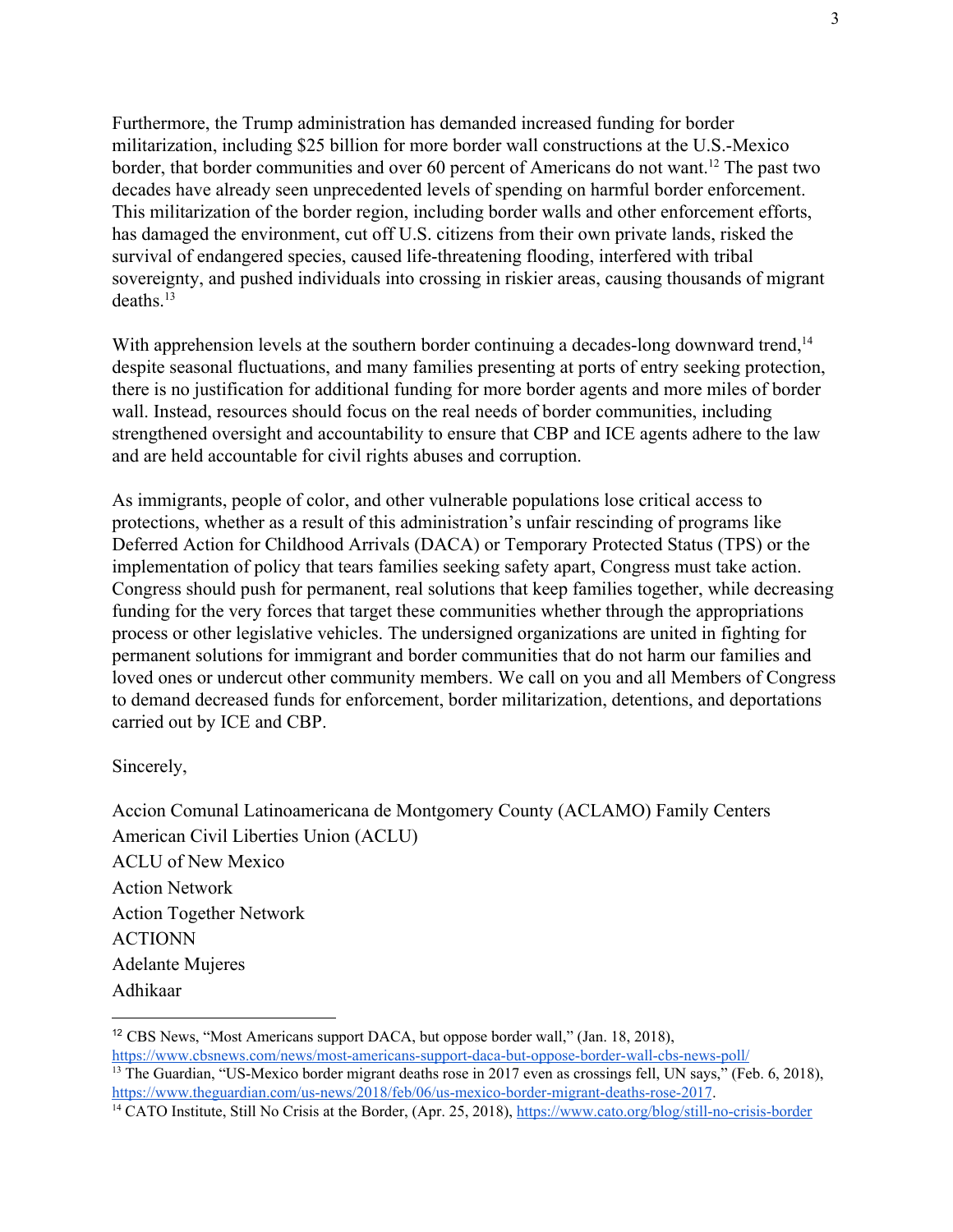Advancement Project Advocates for Basic Legal Equality, Inc. Advocates for Youth African Services Committee AFSC Colorado Alianza Alianza Americas Alliance San Diego Ameinu American Federation of Teachers (AFT) American Friends Service Committee (AFSC) American Gateways American-Arab Anti Discrimination Committee Apostle Immigrant Services Arab American Action Network (AAAN) Arab Community Center for Economic and Social Services Arizona Asian & Pacific Islander American Vote Table Asian American Organizing Project Asian Americans Advancing Justice | AAJC Asian Americans Advancing Justice-LA Asian Counseling & Referral Service Asian Law Alliance Asian Pacific Institute on Gender-Based Violence Asian Services In Action, Inc. Asylum Seeker Assistance Project Autistic Self Advocacy Network Bend the Arc Jewish Action Bernardine Franciscan Sisters Bethany Immigration Services Brave New Films Cabrini Immigrant Services of NYC California Partnership California Partnership to End Domestic Violence Capital Area Immigrants' Rights Coalition CARECEN DC Center for Biological Diversity Center for Employment Training Center for Gender & Refugee Studies Center for Law and Social Policy (CLASP)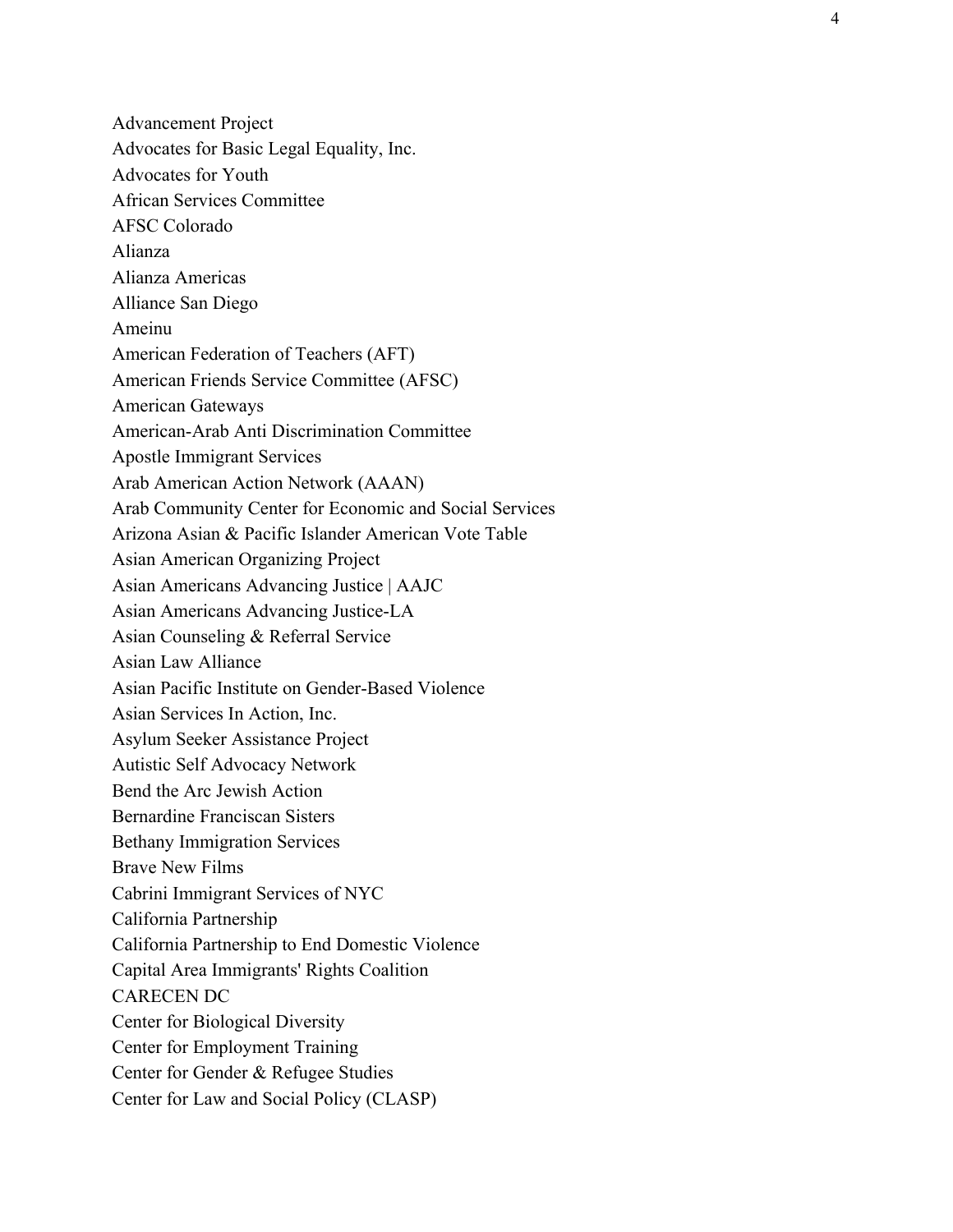Center for NonProfit Legal Services (CNPLS)

- Center for Popular Democracy
- Center for Victims of Torture
- CenterLink: The Community of LGBT Centers
- Central Pastoral Office for Hispanic Ministries- Christian Church (Disciples of Christ)
- Centro de los Derechos del Migrante, Inc. (CDM)
- Centro Laboral de Graton
- Centro Latino Americano
- Change Agency
- Chestnut Hill Friends Meeting (Philadelphia)
- Chicago Religious Leadership Network on Latin America
- Children's Law Center of Massachusetts
- Chinese Community Center, Houston
- Church of Our Saviour/La Iglesia de Nuestro Salvador
- Church Women United in New York State
- Church World Service
- Clergy and Leity United for Economic Justice (CLUE) Ventura County
- Cleveland Jobs with Justice
- Coalicion de Derechos Humanos
- Coalition for Humane Immigrant Rights (CHIRLA)
- Coalition on Human Needs
- Colectiva Legal del Pueblo
- Color of Change
- Columban Center for Advocacy and Outreach
- Comboni Justice, Peace & Integrity of Creation (JPIC) Office of the North American Province (NAP)
- Community of Friends in Action, Inc.
- Comunidades Unidas en Una Voz
- Conference of Superiors of Men
- Congregation of Our Lady of Charity of the Good Shepherd, US Provinces
- **CREDO**
- DC Coalition Against Domestic Violence
- DC-Maryland Justice for Our Neighbors
- Defending Rights & Dissent
- Desis Rising Up & Moving (DRUM)
- Detained Migrant Solidarity Committee-El Paso
- Detention Watch Network
- Disciples Refugee and Immigration Ministries
- Dolores Street Community Services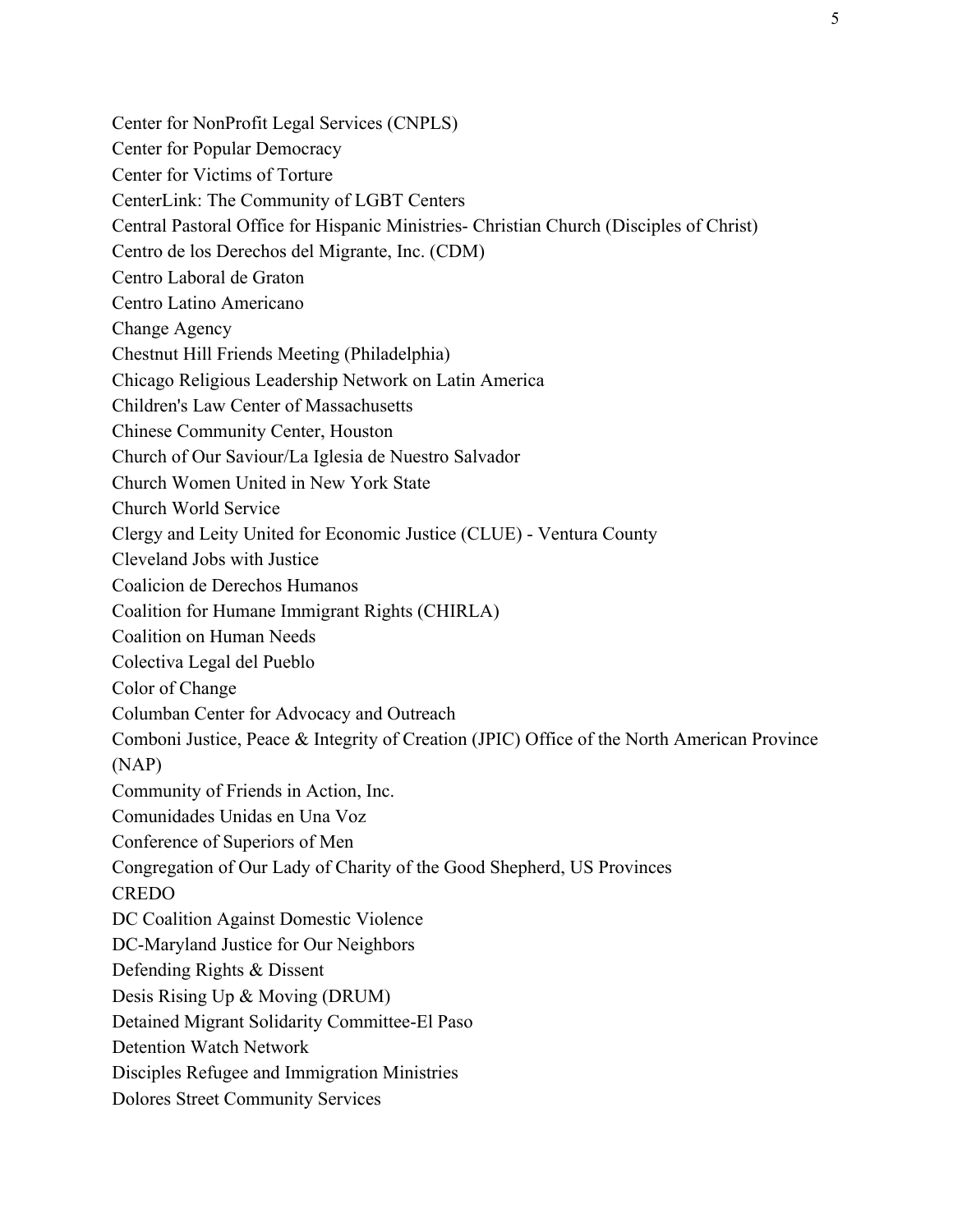Dominican Sisters - Grand Rapids DoSomething.org Downtown Languages East Bay Sanctuary Covenant Ecumenical Ministries of Oregon Emgage Action Encuentro End Domestic Abuse WI End Streamline Coalition Enlace Equal Access Legal Services Equal Rights Advocates Equality California Equality North Carolina Equality Texas Fair Immigration Reform Movement (FIRM) Faith in Action Faith in Public Life Familia: Trans Queer Liberation Movement Farmworker Justice Fe y Justicia Worker Center Feminist Majority First Congregational United Church of Christ - Portland First Friends of New Jersey and New York First Unitarian Church, Portland, OR Food Empowerment Project Fox Valley Citizens for Peace & Justice Franciscan Action Network Freedom for Immigrants (formerly CIVIC) Friends Committee on National Legislation Friends of Broward Detainees Friends of Miami-Dade Detainees Frontera de Cristo Gay Liberation Network Greater New York Labor Religion Coalition Greater Rochester Coalition for Immigration Justice Greenville Multicultural Church Habonim Dror North America HANA Center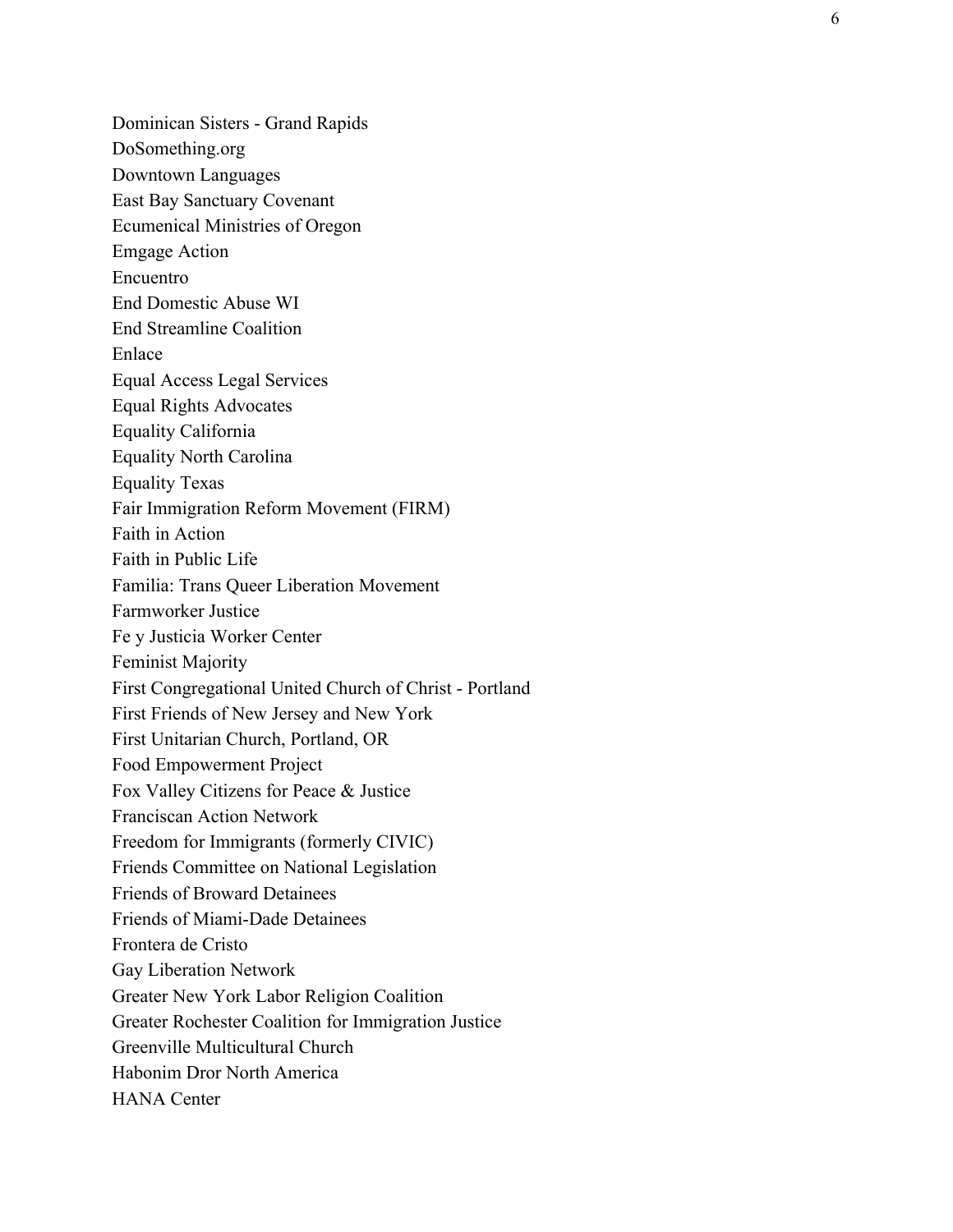Hilton Head for Peace Hip Hop Caucus Hispanic Federation Hispanic Federation - CT Hispanic Federation - FL Hispanic Federation - Puerto Rico Hispanic Interest Coalition of Alabama Human Rights Initiative of North Texas Iglesia Alas de Salvacion Illinois Coalition for Immigrant and Refugee Rights Immanuel Fellowship Immigrant and Refugee Support Group Immigrant Defenders Law Center Immigrant Defense Project Immigrant Legal Resource Center Immigration Equality Immigration Equality Action Fund Immigration Project Immigration Taskforce, SWPA Synod, Evangelical Lutheran Church in America In Our Own Voice: National Black Women's Reproductive Justice Agenda Indivisible Indivisible Indiana District 2 Instituto de Educacion Popular del Sur de California (IDEPSCA) Intercommunity Peace & Justice Center Interfaith Coalition on Immigration Interfaith Worker Justice International Institute of New England InterReligious Task Force on Central America and Colombia Irish International Immigrant Center Jewish Community Action Jewish Family Service of San Diego Jobs With Justice Journey's End Refugee Services Justice for Muslims Collective Justice Strategies Kentucky Coalition for Immigrant and Refugee Rights Kentucky Equal Justice Center Kids for College Kino Border Initiative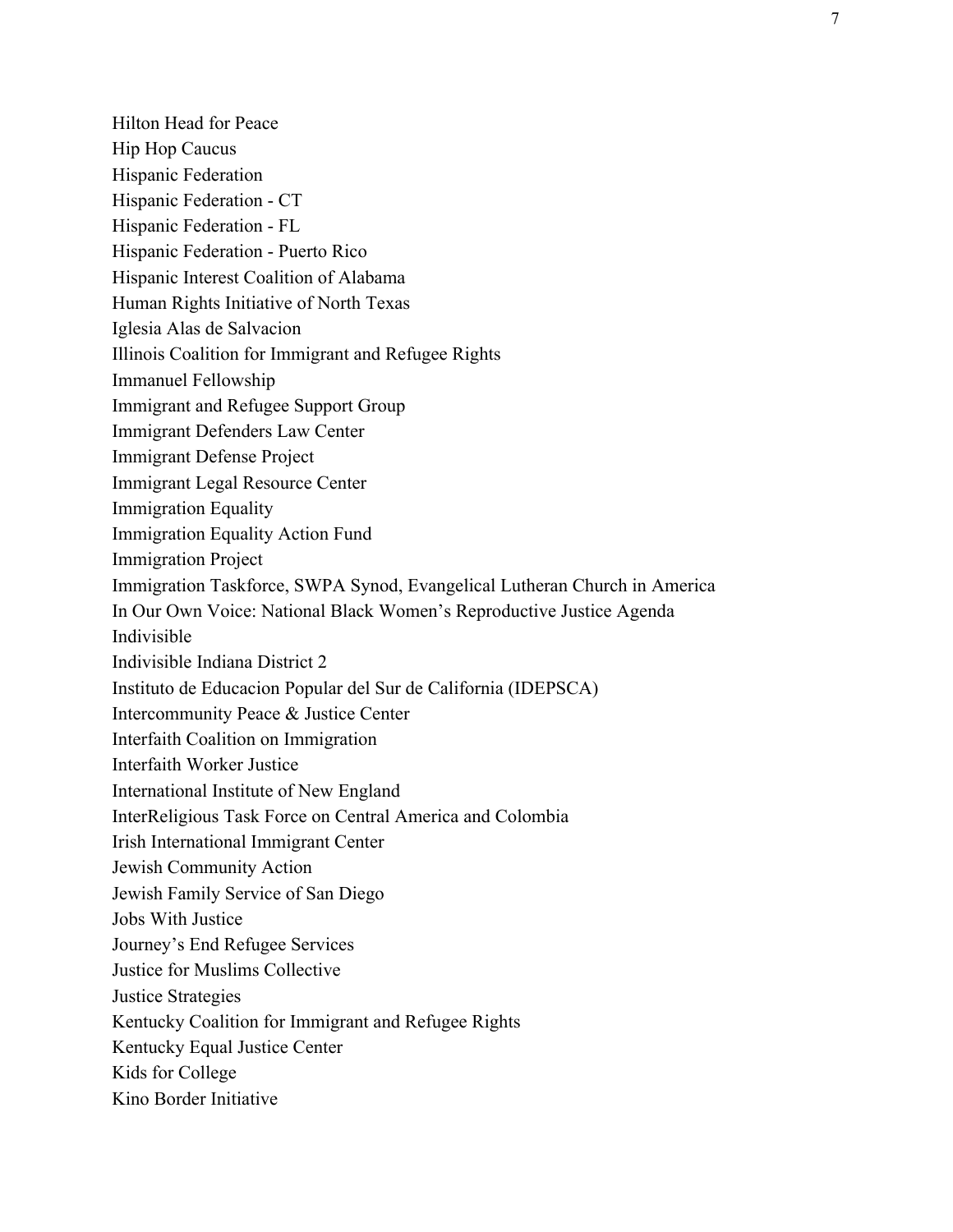La Casa de Amistad

Labor Council For Latin American Advancement (LCLAA) - Pittsburgh

Latin America Working Group

Latino Immigrant Rapid Response Initiative Coalition

LatinoJustice PRLDEF

Latinx Alliance of Lane County

Leadership Conference of Women Religious (LCWR)

League of Women Voters of the United States

Legal Aid Justice Center

Legal Services for Children

Main Street Alliance

Make the Road NY

Massachusetts Law Reform Institute

Mi Familia Vota

Migrant and Immigrant Community Action Project

MinKwon Center for Community Action

Mixteco Indigena Community Organizing Project (MICOP)

MomsRising

Montana Coalition Against Domestic & Sexual Violence

Mujeres Latinas en Accion

Muslim Advocates

National Advocacy Center of the Sisters of the Good Shepherd

National Asian Pacific American Women's Forum (NAPAWF)

National Association for the Advancement of Colored People (NAACP)

National Association of Social Workers

National Center for Lesbian Rights

National Center for Transgender Equality

National Council of Jewish Women

National Immigrant Justice Center

National Immigration Law Center

National Institute for Reproductive Health

National Korean American Service & Education Consortium (NAKASEC)

National Latina Institute for Reproductive Health

National Latina/o Psychological Association

National LGBTQ Task Force Action Fund

National Network for Arab American Communities

National Network of Abortion Funds

National Organization for Women

Network Against Racism and Islamophobia - Portland, OR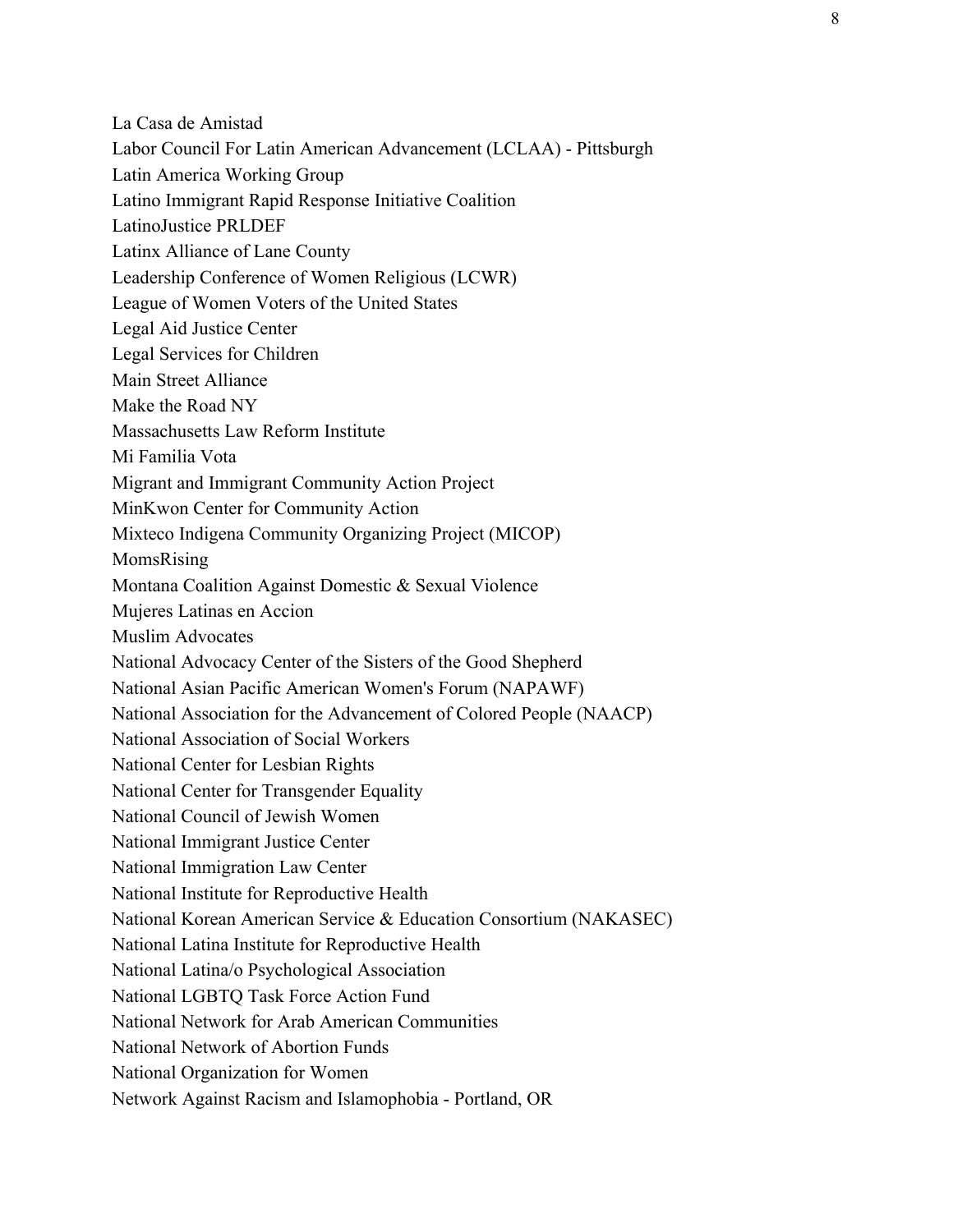NETWORK Lobby for Catholic Social Justice New Hampshire Conference of the United Church of Christ (NHCUCC) Immigrant and Refugee Support Group New Mexico Environmental Law Center New Mexico Immigrant Law Center NextGen America Nicaragua Center for Community Action NJ Alliance for Immigrant Justice NM Comunidades en Accion y de Fe No More Deaths/No Más Muertes North County Immigration Task Force Northern Illinois Justice for Our Neighbors Northwest Philadelphia Immigrant Action and Mobilization Oakland Law Collaborative Ohio Council of Churches OneAmerica Organization of Chinese Americans (OCA) - Asian Pacific American Advocates OutFront Minnesota Pangea Legal Services Pennsylvania Immigration and Citizenship Coalition Pennsylvania Immigration Resource Center PFLAG National Planned Parenthood Federation of America Poligon Education Fund Portland Central America Solidarity Committee (PCASC) Positive Women's Network - USA Pre-Health Dreamers Presente.org Project IRENE Project South Proyecto de Accion de los Suburbios del Oeste (PASO) - West Suburban Action Project Public Law Center Reformed Church of Highland Park Rocky Mountain Immigrant Advocacy Network (RMIAN) San Diego Border Dreamers San Diego Immigrant Rights Consortium San Diego Indivisible Downtown San Diego Volunteer Lawyer Program, Inc. School Sisters of Notre Dame - Central Pacific Province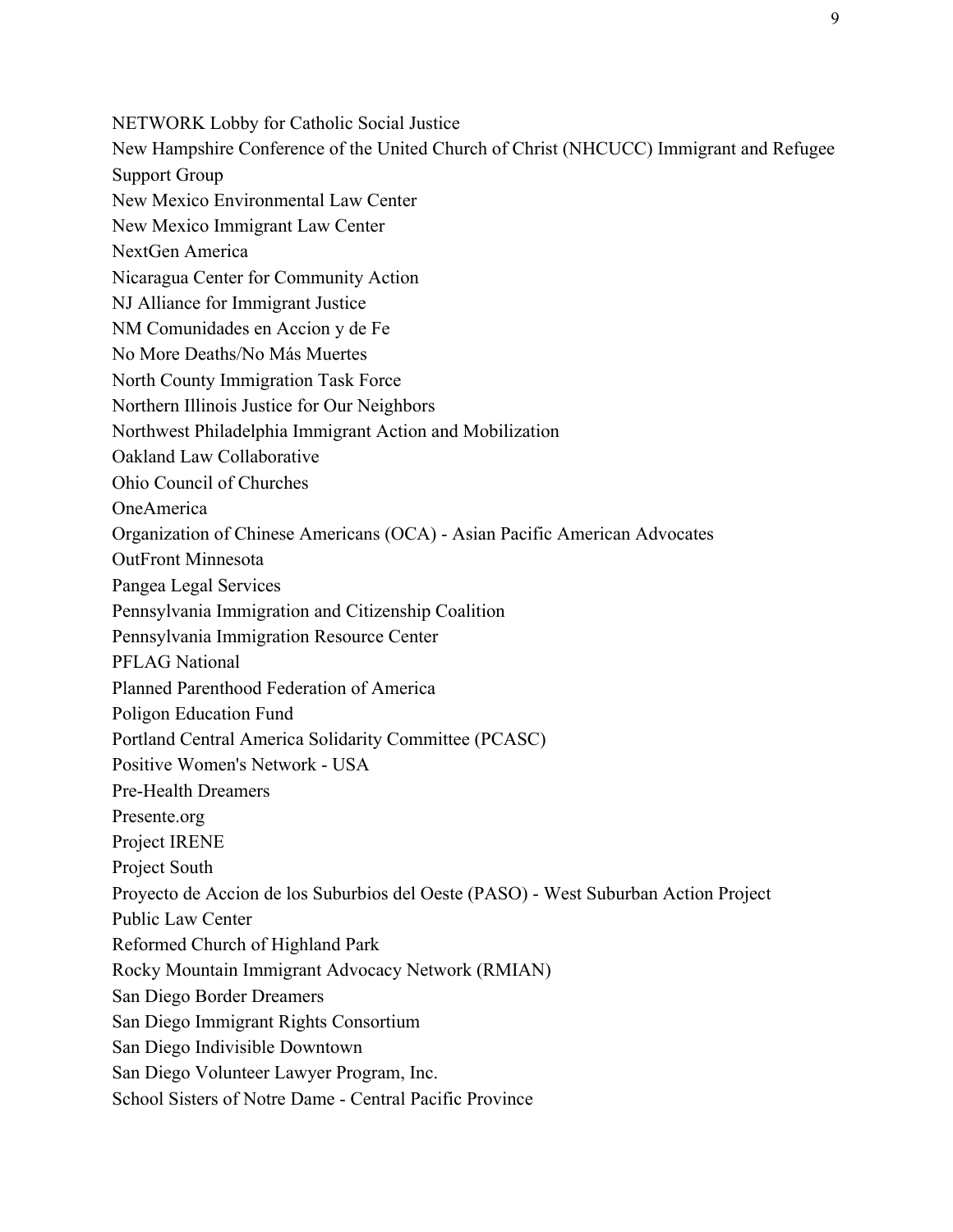Seattle Human Rights Commission Services, Immigrant Rights, and Education Network (SIREN) Sierra Club Sin Fronteras Sisters of Charity of New York Sisters of Mercy of the Americas - Institute Leadership Team Sisters of St. Joseph of Rochester Skagit Immigrant Rights Council Social Justice Collaborative South Asian Americans Leading Together (SAALT) South Asian Fund For Education, Scholarship and Training (SAFEST) Southeast Asia Resource Action Center (SEARAC) Southern Border Communities Coalition (SBCC) Southern Poverty Law Center (SPLC) Southside Worker Center Southwest Environmental Center St John of God Church St. Andrew Lutheran Church St. Mark's Presbyterian Church St. Simon Stock Parish STEP UP! Sacramento T'ruah: The Rabbinic Call for Human Rights Taos Refugee and Immigrant Network Tennessee Immigrant and Refugee Rights Coalition Tennessee Immigrant Empowerment Solutions The Black Alliance for Just Immigration The Farmworker Association of Florida, Inc. The Hampton Institute: a Working Class Think Tank The Jewish Council on Urban Affairs The Leadership Conference on Civil and Human Rights The Queer Palestinian Empowerment Network Transgender Law Center Trinity Episcopal Church U.S. Palestinian Community Network (USPCN) UltraViolet UndocuBlack Network UnidosUS (formerly the National Council of La Raza) Unitarian Universalist Congregation of York Pennsylvania Legislative Advocacy Network (UUPLAN)